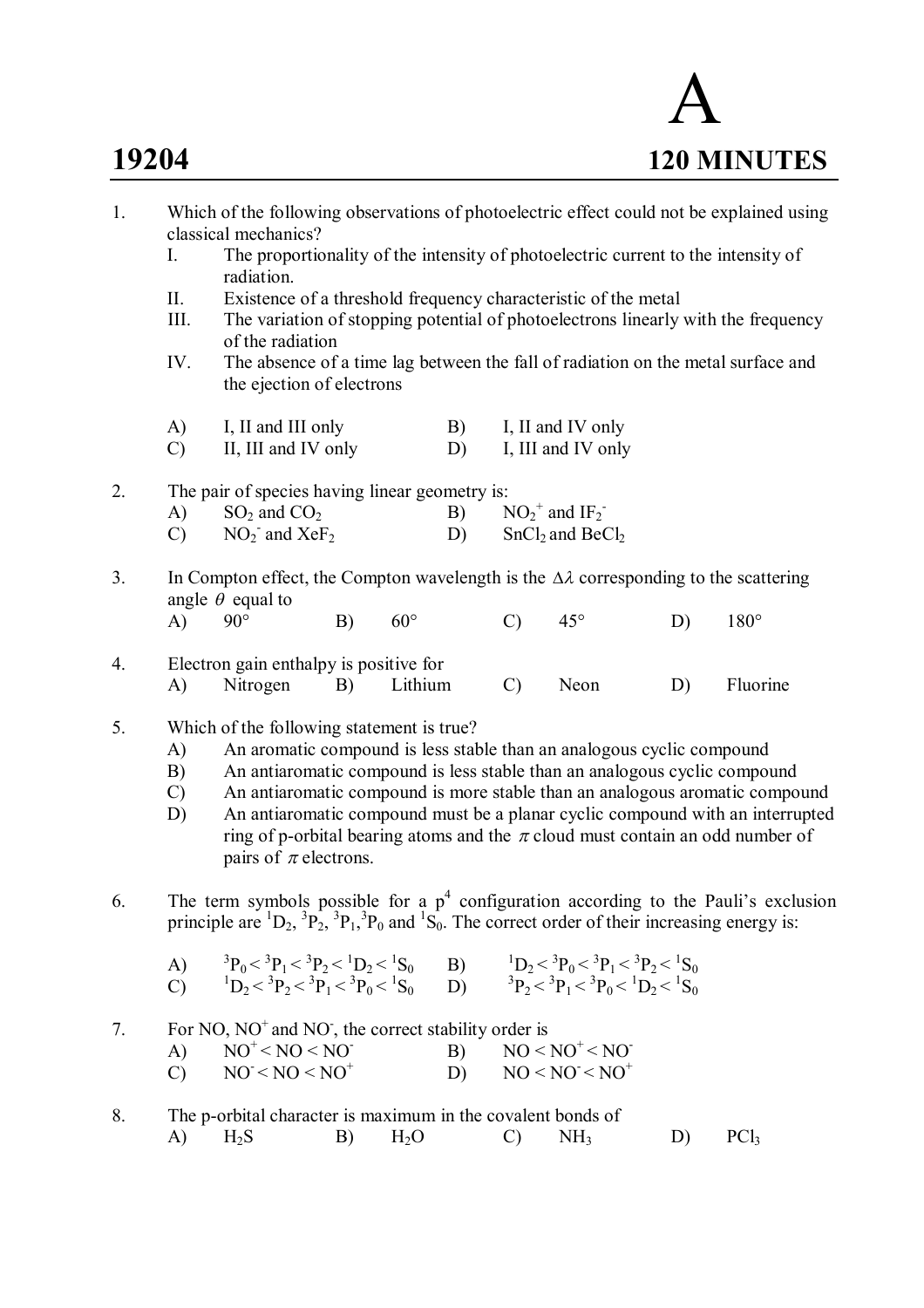9. Using the following Fischer projection formula of  $D(+)$  glucose the R and S designations of the chiral centres can be assigned as



| A) | 2R, 3S, 4R, 5R | B) | 2S, 3R, 4S, 5R |
|----|----------------|----|----------------|
| C) | 2R, 3R, 4S, 5S | D) | 2S, 3S, 4R, 5S |

- 10. Which of the following observations is NOT true with regard to the structure of quinine?
	- A) Quinine contains an ethoxy group
	- B) Quinine contains a methoxy group
	- C) Quinine contains one ethylenic double bond
	- D) Quinine contains a secondary alcoholic group
- 11. The ground state term symbol for  $O_2$  molecule is

| A) ${}^{3}\Sigma_{u}^{-}$ B) ${}^{3}\Sigma_{u}^{+}$ C) ${}^{3}\Sigma_{g}^{+}$ D) ${}^{3}\Sigma_{g}^{-}$ |  |  |  |  |  |  |  |  |
|---------------------------------------------------------------------------------------------------------|--|--|--|--|--|--|--|--|
|---------------------------------------------------------------------------------------------------------|--|--|--|--|--|--|--|--|

12. Match the items in List I with those in List II and chose the correct matching from the choices given below.

|                | List I                     |                | List II                                   |  |  |  |  |  |
|----------------|----------------------------|----------------|-------------------------------------------|--|--|--|--|--|
|                | Thiamine                   | a.             | Its deficiency causes scurvy in man       |  |  |  |  |  |
| 2.             | Riboflavine                | b.             | Its deficiency causes pellagra in man     |  |  |  |  |  |
| 3.             | Niacin                     | $\mathbf{c}$ . | Its deficiency causes beriberi in man     |  |  |  |  |  |
| $\overline{4}$ | Ascorbic acid              | d.             | Water soluble, shows a green fluorescence |  |  |  |  |  |
| A)             | 1-a, 2-b, $3-c$ , 4-d      |                | 1-b, 2-c, 3-d, 4-a<br>B)                  |  |  |  |  |  |
| $\mathcal{C}$  | 1-d, $2-a$ , $3-b$ , $4-c$ |                | 1-c, $2-d$ , $3-b$ , $4-a$<br>D)          |  |  |  |  |  |

- 13. Which of the following are correct statements?
	- I. The bond order of CO molecule is 2 according to molecular orbital theory
	- II. In  $H_2^+$ , the exchange integral contributes more to the stability of the species than the coulomb integral
	- III. The valence bond theory predicts equal contribution of covalent and ionic character in H2 molecule.
	- A) I and II B) I and III C) II and III D) I, II and III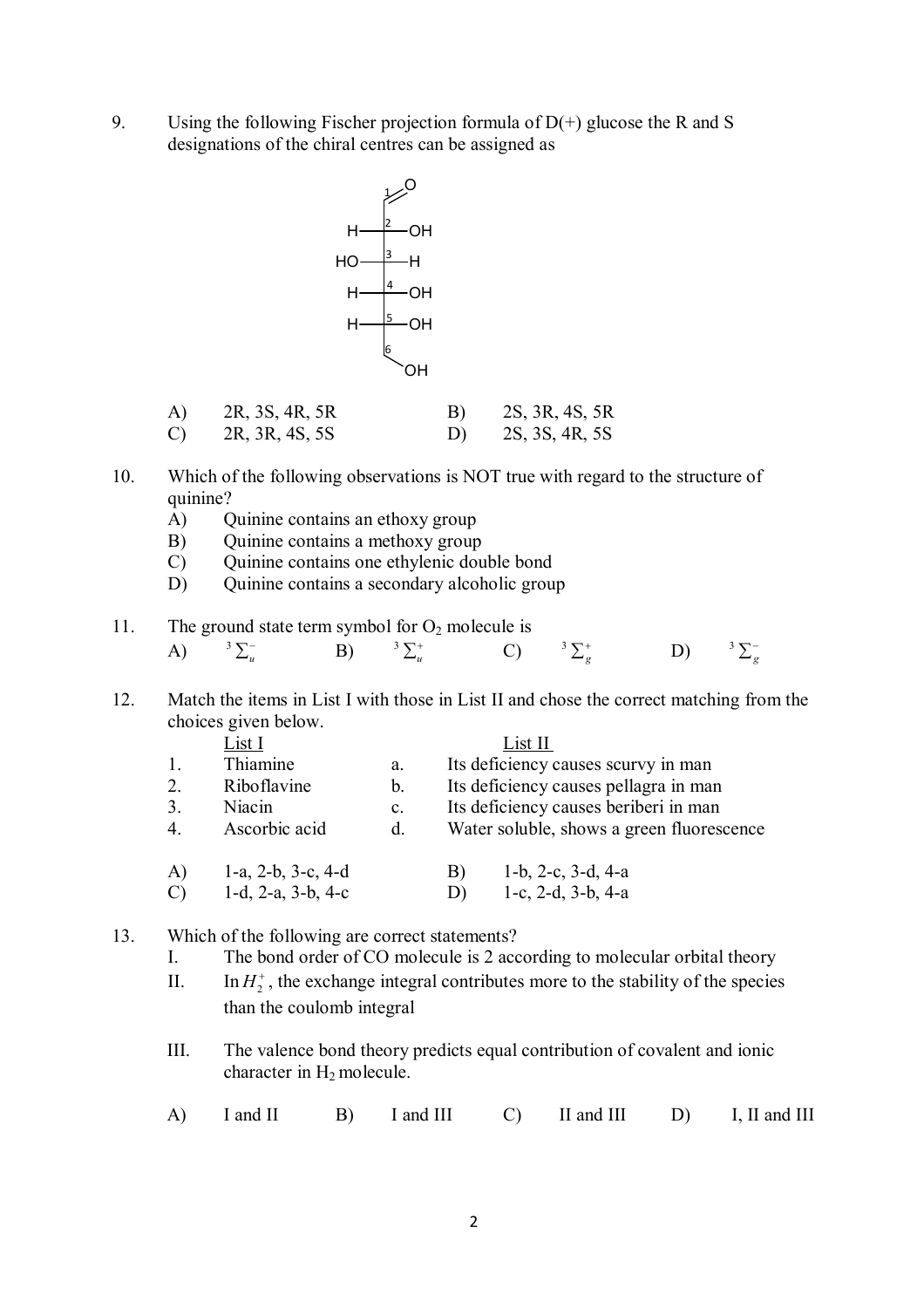- 14. Which of the following is a wrong statement?
	- A) Copper(I) undergoes disproportionation in aqueous medium
	- B) Manganese (II) is a stronger reducing agent than chromium(II)
	- C) Oxygen is superior to fluorine in stabilizing higher oxidation states of a transition metal
	- D) Oxoanions are stable for vanadium
- 15. Fill in the blanks and choose the correct answer from the choices given below.
	- I. The primary structure of DNA is --------- in the nucleotide strands
	- II. The secondary structure of DNA is -------- of twisted strands
	- III. The -------- back bone is on the outside and the bases are on the inside of the double helix
	- IV. -------- between base pairs is just one of the forces holding the two strands of the DNA double helix together.
	- A) I-the sequence of bases, II-a double helix, III- sugar phosphate, IV-hydrogen bonding
	- B) I-the sugar phosphate link, II-a double helix, III- the hydrogen bonded, IV- the Van der Waals' force
	- C) I- the double helix, II- the sequence of bases, III- the sugar phosphate, IV-the gravitational force
	- D) I- the double helix, II- the sugar phosphate link, III- the nucleotide, IVhydrogen bonding
- 16. List I contains certain species and List II contains the type of interaction present in each of them. Match them appropriately and select the correct matching from the choices given below.

|     |               | <u>List I</u>               |               | List II                       |
|-----|---------------|-----------------------------|---------------|-------------------------------|
|     |               | 1. $H_3O^+$                 | a)            | Hydrogen bonding              |
|     |               | 2. HCl                      | b)            | ion-induced dipole            |
|     |               | $3. I_3$ <sup>-</sup>       | $\mathbf{c})$ | ion-dipole                    |
|     |               | 4. $Ar(H_2O)_n$             | d)            | dipole-induced dipole         |
|     |               |                             | e)            | dipole-dipole                 |
|     | A)            | 1-c, $2-e$ , $3-b$ , $4-d$  | B)            | 1-b, $2-a$ , $3-d$ , $4-e$    |
|     | $\mathcal{C}$ | 1-c, $2-a$ , $3-d$ , $4-e$  | D)            | $1-b$ , $2-a$ , $3-c$ , $4-d$ |
| 17. |               | $Cl2O7$ is the anhydride of |               |                               |
|     | A)            | Hypochlorous acid           | B)            | Chlorous acid                 |
|     | $\mathcal{C}$ | Chloric acid                | D)            | Perchloric acid               |

18. Experimental evidences show that cellobiose unit is present in cellulose. This indicates that

- A) glucose units are present in the furanose form and so they are linked by  $C_1-C_5$  linkages
- B) glucose units are present in the pyranose form and so they are linked by  $C_1-C_4$  linkages glucose units are ioined by  $\alpha$  links
- glucose units are joined by  $\alpha$  links
- D) glucose units are linked by  $C_1$ - $C_6$  linkages.
- 19. If centre of symmetry *i* is removed from the  $D_{3d}$  point group, the new group formed would be: A)  $D_{3h}$  B)  $C_{3h}$  C)  $D_3$  D)  $C_{3V}$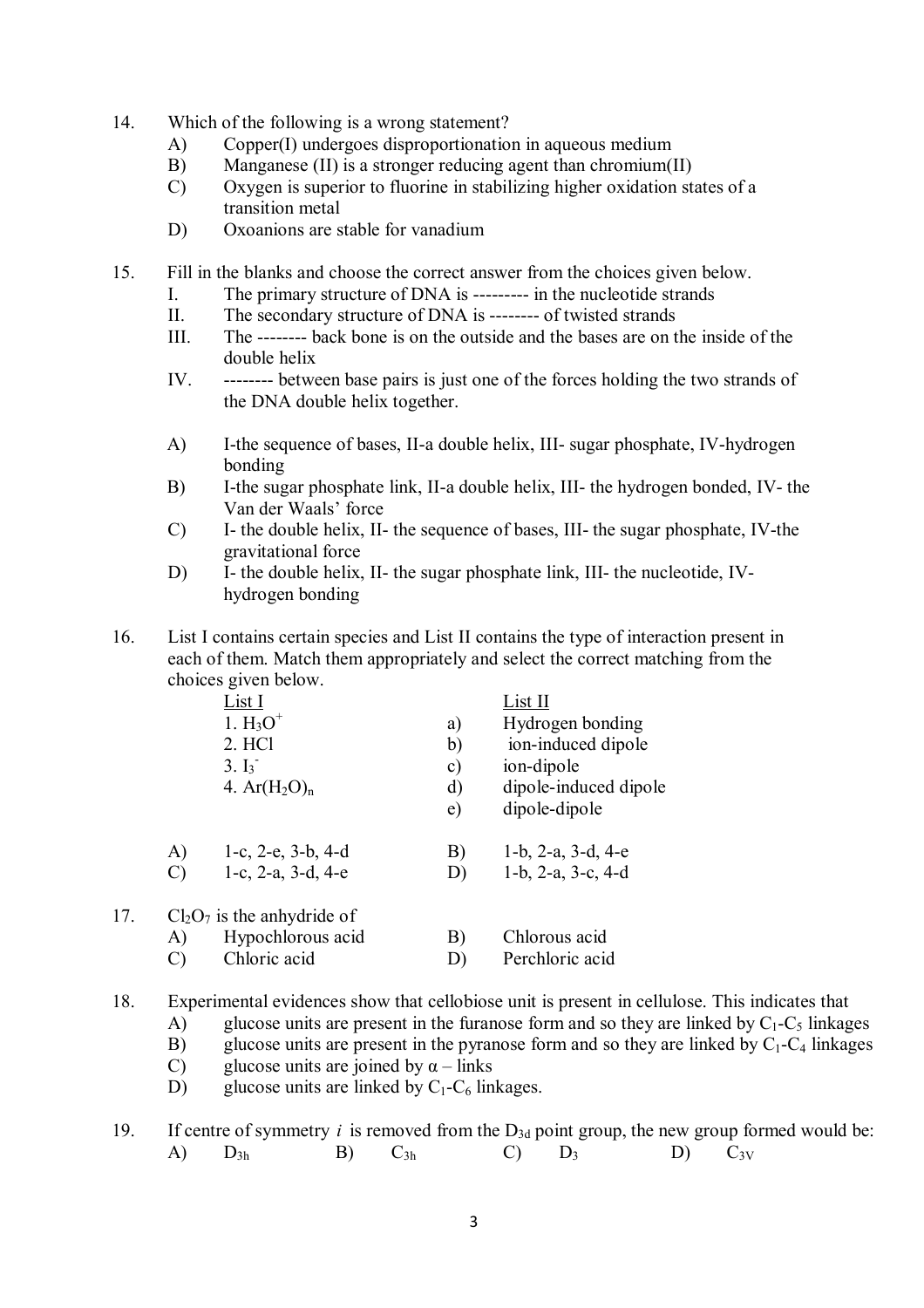| 20. Oleum is |  |                                                           |  |  |
|--------------|--|-----------------------------------------------------------|--|--|
|              |  | A) $H_2SO_5$ B) $H_2S_2O_6$ C) $H_2S_2O_7$ D) $H_2S_2O_8$ |  |  |

21. Some metals are given in List I and their ores in List II. Match them and identify the correct matching from the choices given.

|               | List I                        |                | List II  |                               |
|---------------|-------------------------------|----------------|----------|-------------------------------|
|               | 1. Manganese                  | a.             |          | Malachite                     |
|               | 2. Copper                     | b.             | Galena   |                               |
|               | 3. Zinc                       | $\mathbf{c}$ . |          | Pyrolusite                    |
|               | 4. Lead                       | d.             | Calamine |                               |
|               |                               | e.             | Cryolite |                               |
| A)            | 1-c, $2-a$ , $3-d$ , $4-b$    |                | B)       | 1-c, $2-a$ , $3-e$ , $4-b$    |
| $\mathcal{C}$ | $1-b$ , $2-e$ , $3-c$ , $4-d$ |                | D)       | $1-d$ , $2-b$ , $3-a$ , $4-c$ |

22. Which of the following compounds can easily undergo anionic polymerisation? A) Propylene B) Isobutylene C) Acrylonitrile D) Vinyl acetate

- 23. Which of the following are Abelian Groups? I.  $C_{2V}$  II.  $D_3$  III.  $C_{3V}$  IV.  $C_3$ A) I, II and III B) II, III and IV C) I, II and IV D) I, III and IV
- 24. Silicates with layer structure can be represented as A)  $(SiO_3)_n^{2n-1}$ B)  $(Si_4O_{11})_n^{6n-1}$ C)  $(Si_2O_5)_n^{2n-1}$ <sup>2n-</sup> D)  $(Si_2O_7)^{6-}$
- 25. The overall order of reactivity of esters, amides, acid anhydrides and acyl chlorides towards nucleophilic substitution is
	- A)  $RCOCI > (RCO)_2O > RCOOR > RCONH_2$
	- B)  $(RCO)_2O > RCOOR > RCOCl > RCONH_2$
	- C)  $RCONH_2 > RCOCl > (RCO)_2O > RCOOR'$
	- D)  $RCOOR' > RCONH<sub>2</sub> > RCOCl > (RCO)<sub>2</sub>O$
- 26. In peptide bond synthesis, N-protection and C-activation are carried out using specific reagents. The C-activation is usually done by
	- A) di-tert.butyl dicarbonate B) dicyclohexyl carbodiimide
	- C) cyclohexyl carbamide D) phenyl isothiocyanate
- 27. The difference in CFSE between octahedral and tetrahedral complexes is maximum for: A)  $Co(II)$  B)  $Ni(II)$  C)  $Mn(II)$  D) Fe(II)
- 28. Predict the products of the reaction,

Methyl propanoate (i)LiAlH<sup>4</sup>  $(ii)$  H<sup>+</sup>, H<sub>2</sub>O

- A)  $CH_3CH_2CHOOH + CH_3OH$
- B)  $CH_3CH_2CH_2OH + CH_3CH_2CH_2COOH$
- $CH<sub>3</sub>CH<sub>2</sub>CH<sub>2</sub>OH + CH<sub>3</sub>OH$
- D)  $CH_3CH_2COOH + CH_3CH_2OH$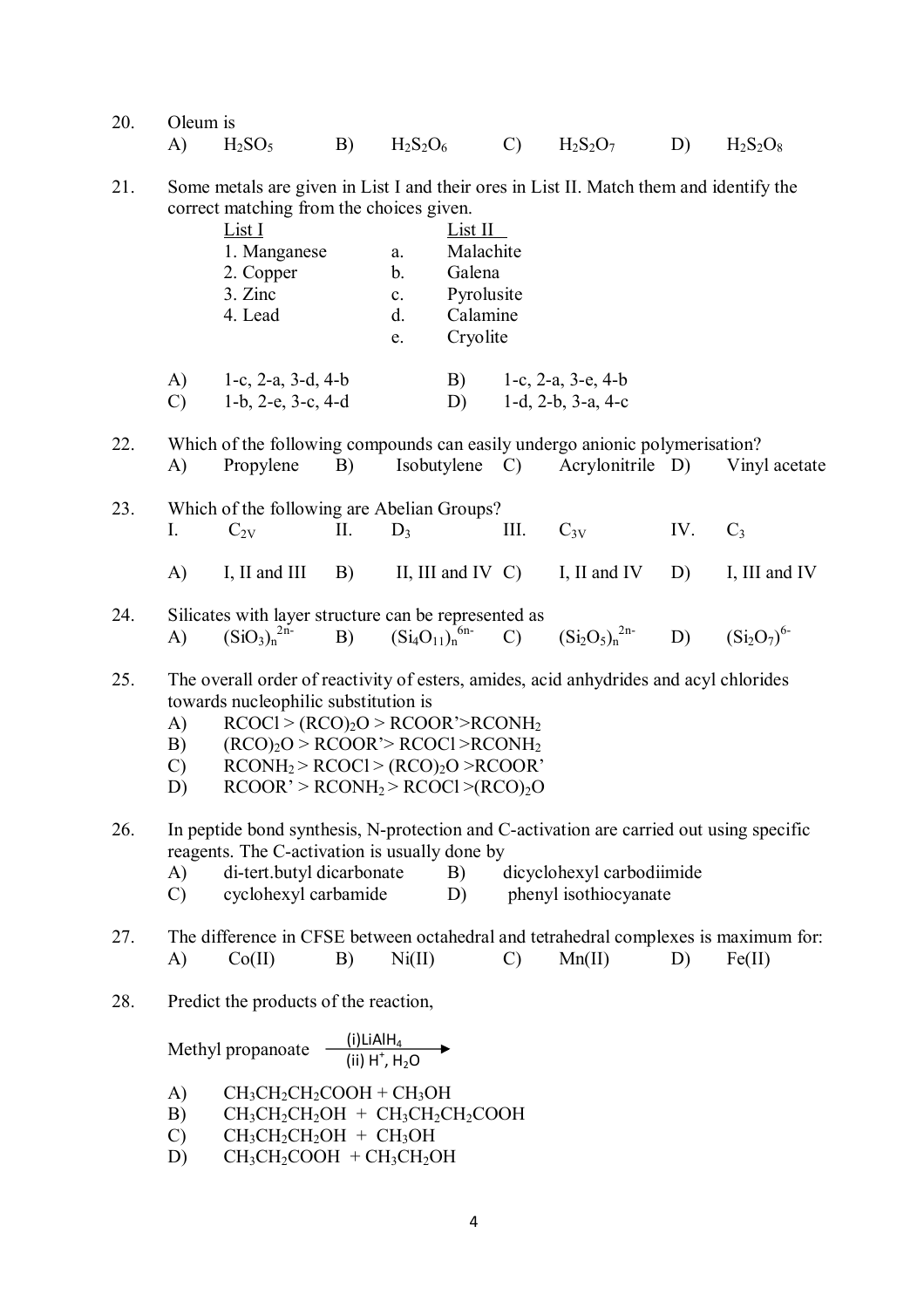- 29. The asymmetry of the rotation vibration spectrum of a diatomic molecule is due to
	- A) difference in the spacing of the vibration levels of an anharmonic oscillator
	- B) difference of selection rule for an anharmonic oscillator from that of a harmonic oscillator
	- C) change in the shape of the potential energy curve for an anharmonic oscillator
	- D) change in the rotational constant with change in vibrational quantum number
- 30. The number of chelate rings present in  $[Fe(dien)_2]^{2+}$  is A) 2 B) 3 C) 4 D) 6
- 31. Which of the following methods is NOT used to evaluate the degree of crystallinity of a polymer?
	- A) Differential Scanning Calorimetry (DSC)
	- B) X-ray Diffraction (XRD)
	- C) Nuclear Magnetic Resonance (NMR)
	- D) Ultraviolet spectroscopy (UV spectroscopy)
- 32. Which of the following statement is true with respect to the three vibrational modes of H<sub>2</sub>O molecule?
	- A) All the three are parallel vibrations.
	- B) All the three are perpendicular vibrations.
	- C) Two of them are parallel vibrations and one is perpendicular vibration.
	- D) Two of them are perpendicular vibrations and one is parallel vibration.
- 33. Formulae of certain complexes are given in List I and their spin only magnetic moments are given in List II. Match them and identify the correct matching from the choices given below.

|    | <u>List I</u>                                          | List II |                            |
|----|--------------------------------------------------------|---------|----------------------------|
| 1. | $[Co(NH_3)_6]^{3+}$                                    | a. 3.87 |                            |
| 2. | $[Mn(H_2O)_6]^{2+}$                                    | b. 1.73 |                            |
| 3. |                                                        | c. 4.89 |                            |
| 4. | $[Cr(NH3)6]3+$<br>[Fe(CN) <sub>6</sub> ] <sup>3-</sup> | d. 5.92 |                            |
|    |                                                        | e. Zero |                            |
|    |                                                        |         |                            |
| A) | $1-b$ , $2-c$ , $3-e$ , $4-d$                          | B)      | 1-c, 2-d, 3-a, 4-b         |
| C) | $1-c$ , $2-e$ , $3-b$ , $4-a$                          | D)      | 1-e, $2-d$ , $3-a$ , $4-b$ |

34. In the transition moment integral,  $I\alpha \int \Psi_i^* \hat{P} \Psi_f d\tau$ ,  $+\infty$  $\int_{-\infty} \Psi_i^* P \Psi_f d\tau$ , for Raman spectrum the transition

moment operator  $\hat{P}$  is

- A) permanent dipole moment
- B) induced dipole moment
- C) change in dipole moment during vibration
- D) either permanent dipole moment or induced dipole moment
- 35. The species which can combine with the fragment  $Fe(CO)_3$  to form a stable compound is: A)  $\eta^4$ -butadiene B)  $\eta^5$ -C<sub>5</sub>H<sub>5</sub> C)  $\eta^2$ -ethylene D)  $\eta^3$ -allyl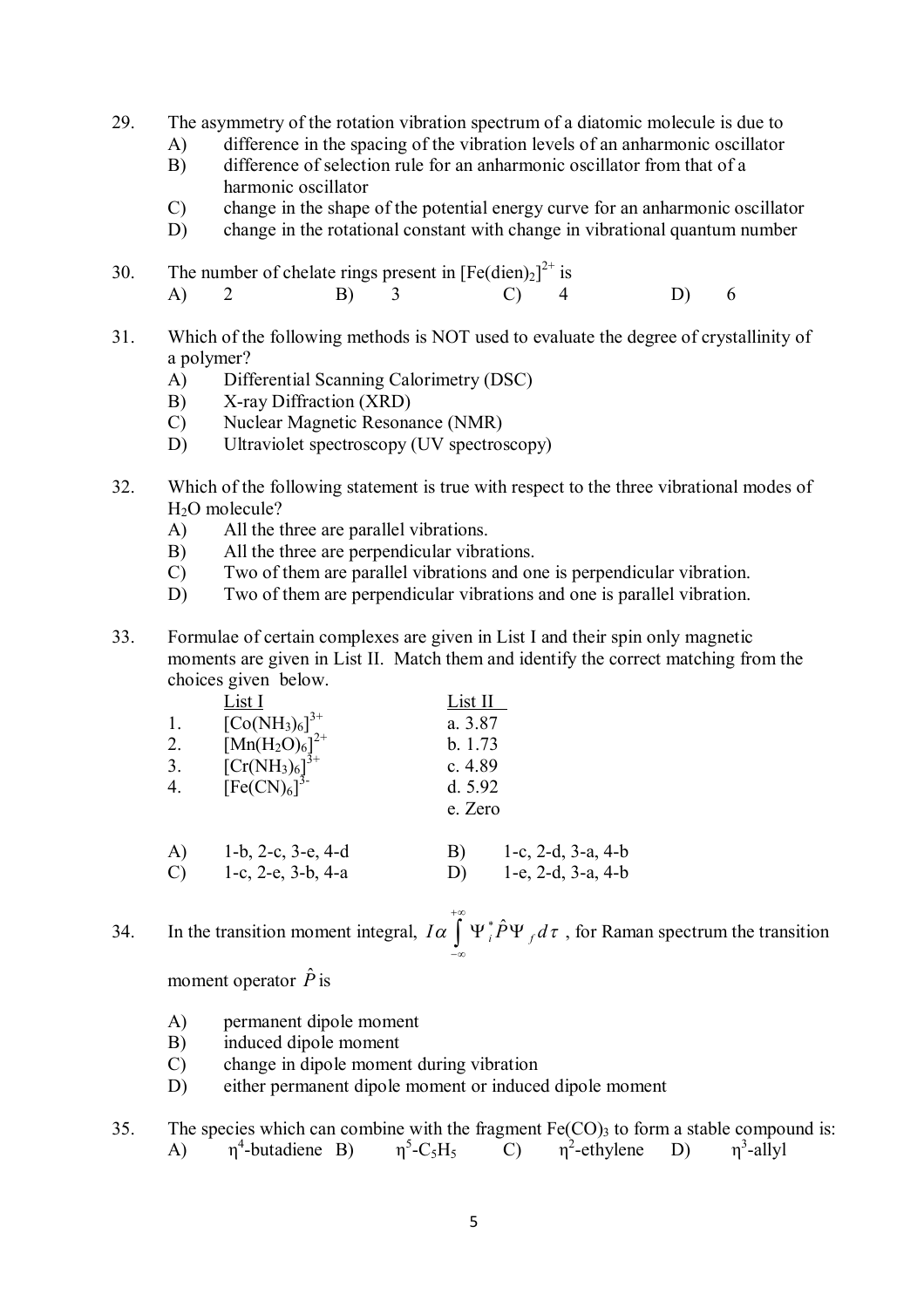- 36. At BOD levels of 6-9 ppm, the water is considered as
	- A) very good for drinking B) moderately clean
		-
	- C) very polluted D) somewhat polluted
- 37. The electron spin resonance spectrum peaks are very broad and this is due to
	- A) Very efficient spin-spin relaxation
	- B) Doppler effect
	- C) Collision broadening
	- D) Less efficient spin-lattice relaxation
- 38. The stretching frequency of CO is observed at 2143  $\text{cm}^{-1}$ . The possible values for corresponding frequencies in  $Cr(CO)_6$  and  $[V(CO)_6]$  are respectively
	- A) 1860 cm<sup>-1</sup> and 2000 cm<sup>-1</sup> B) 2000 cm<sup>-1</sup>  $2000 \text{ cm}^{-1}$  and 1860 cm<sup>-1</sup>
	- C) 2265 cm<sup>-1</sup> and 2185 cm<sup>-1</sup> D) 2185 cm<sup>-1</sup> 2185 cm<sup>-1</sup> and 2265 cm<sup>-1</sup>
- 39. Some of the important physicochemical factors affecting drug absorption are:
	- A) route of administration, transport process, membrane physiology
	- B) disintegration time, dissolution time, storage condition
	- C) drug solubility and dissolution rate, particle size and effective surface area, polymorphism and amorphism
	- D) lipid solubility, drug stability, pH of the environment
- 40. Iron nucleus has a spin of  $\frac{1}{2}$  in the ground state and  $\frac{3}{2}$  in the excited state. The number of peaks produced in the Mossbauer spectrum of  $[Fe(CN)_5NO]^2$  in presence of an external magnetic field is
	- A) 4 B) 5 C) 6 D) 7
- 41. Which of the following metals undergoes water exchange reactions very slowly? A) Cr(III) B) Co(II) C) Ni(II) D) V(III)
- 42. Which of the following statement does not hold good for quantum dots?
	- A) Quantum dots are semiconductors that are on the manometer scale<br>B) Quantum dots do not show quantum confinement effects
	- B) Quantum dots do not show quantum confinement effects
	- C) Quantum dots exhibit energy band gap that determines required wavelength of radiation absorption and emission
	- D) Quantum dots can be optically excited

43. The electronic absorption spectrum of  $[Ti(H_2O)_6]^{3+}$  exhibits a maximum at  $20000 \text{ cm}^{-1}$ . CFSE of the complex ion is

- A)  $20000 \text{ cm}^{-1}$  B)  $10000 \text{ cm}^{-1}$  C)  $4000 \text{ cm}^{-1}$  D)  $8000 \text{ cm}^{-1}$
- 44. Composite materials are usually classified on the basis of
	- A) matrix material and material structure
	- B) polymer material and metallic material
	- C) chemical structure and chemical properties
	- D) material nature and material type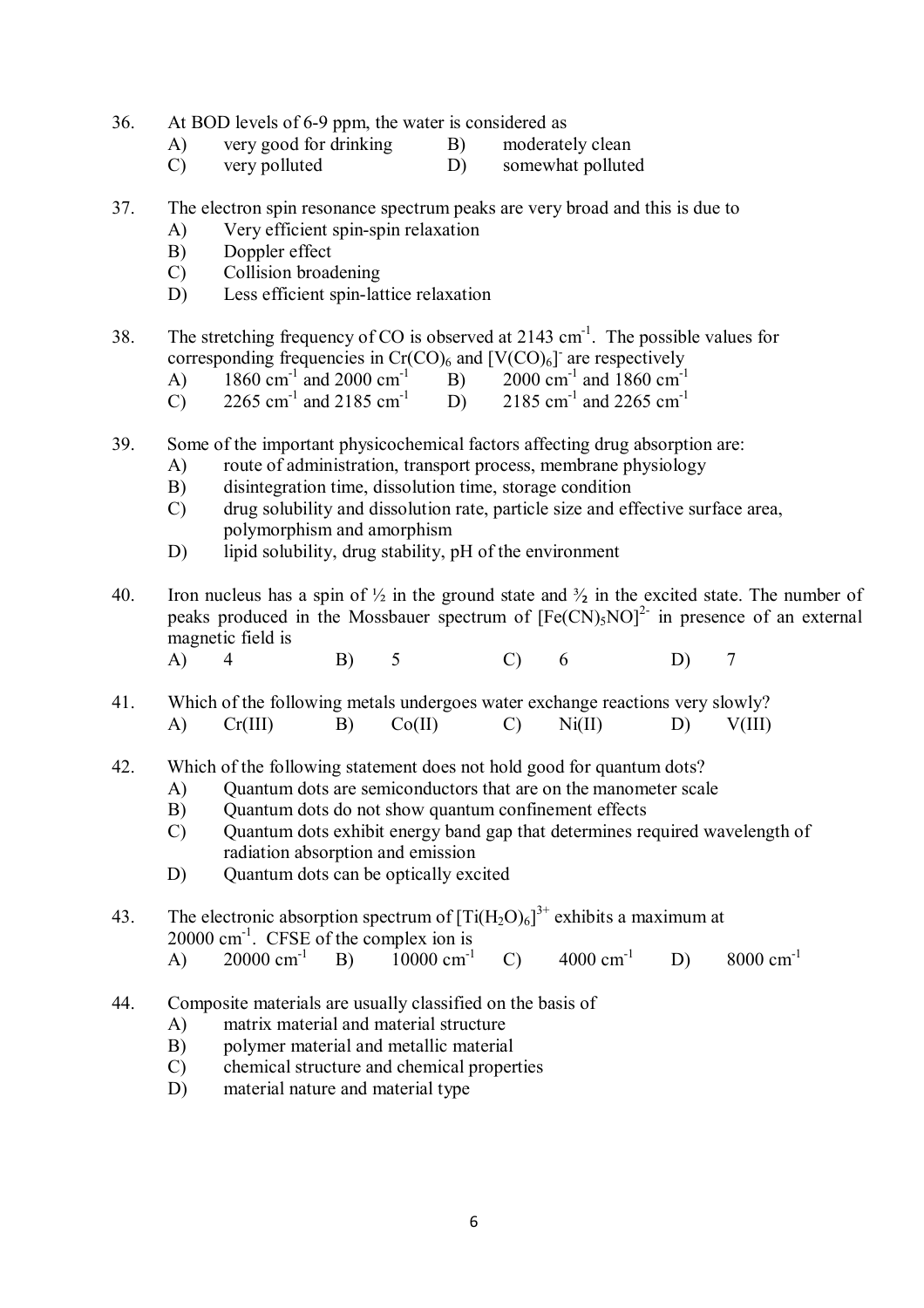- 45. The appearance of a prominent peak at  $M/z = 91$  in the mass spectrum of a compound indicates the presence of
	- A)  $C_6H_5NH$  group B)  $C_6H_5CH_2$  group<br>
	C)  $C_6H_3O$  group D)  $C_6H_4NH$  group
		- $C_6H_3O$  group D)  $C_6H_4NH$  group
- 46. The reaction,

$$
[(CO)_5 MnCH_3] + CO \longrightarrow [(CO)_5 Mn\text{-}COCH_3]
$$

is an example of

- A) nucleophilic addition B) electrophilic addition C) oxidative addition D) migratory insertion
- 47. Which is the major product of the following reaction?



- 48. The unit cell dimensions  $a \neq b \neq c, \alpha = \beta = \gamma = 90^{\circ}$  are those of
	- A) orthorhombic system B) tetragonal system<br>
	C) monoclinic system D) trigonal system monoclinic system  $D$ )
- 49. Only terminal CO groups are present in A)  $Os_2(CO)_{9}$  B)  $Fe_3(CO)_{12}$  C)  $Ir_4(CO)_{12}$  D)  $Co_4(CO)_{12}$

50. The stable chain conformation of trans- 1, 4-dimethylcyclohexane can be represented as:

 B) C) D) Both B and C A)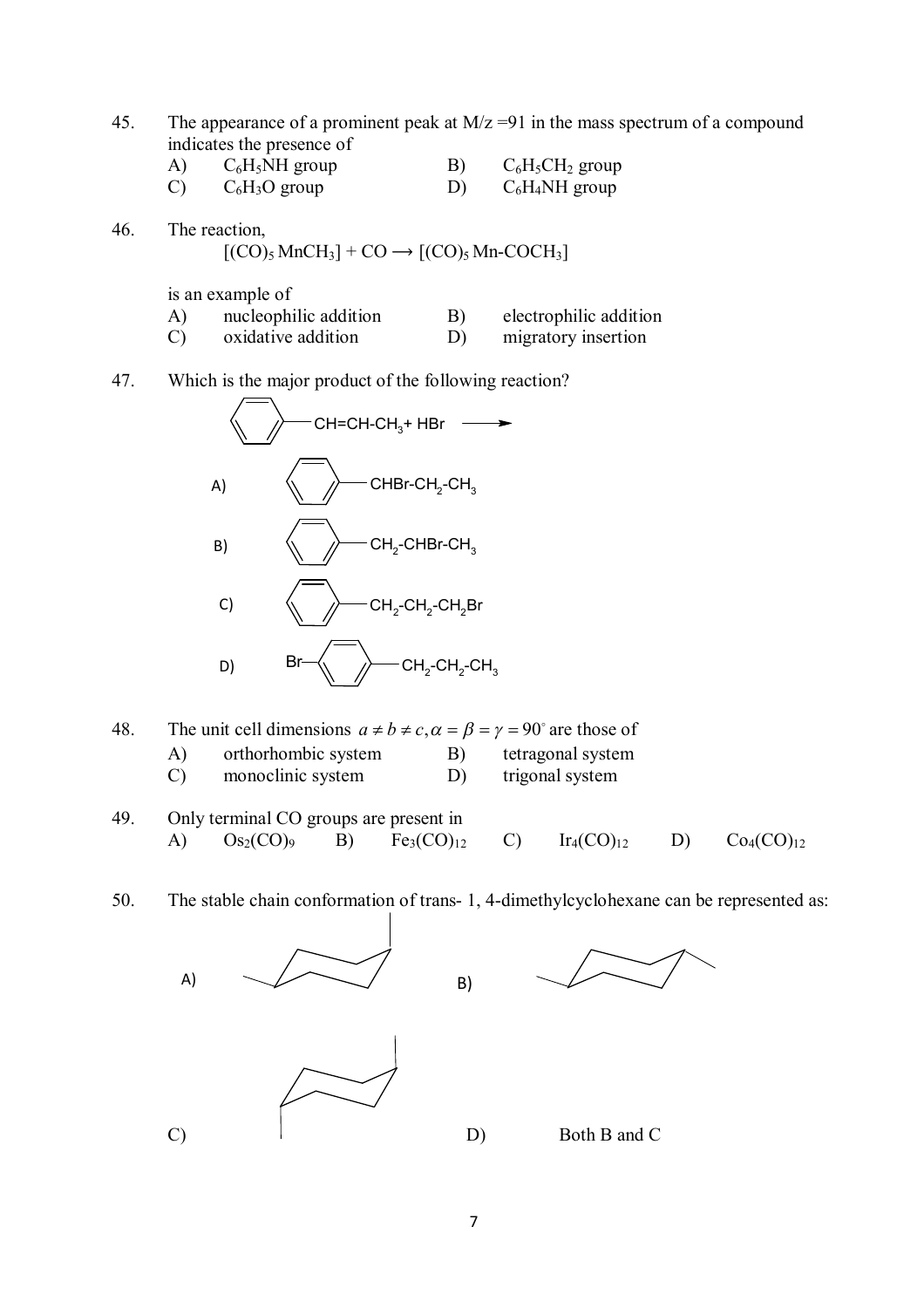51. The numbers of octahedral and tetrahedral voids associated with a face centred cubic unit cell are respectively<br>A)  $6 \text{ and } 4$  B)

A) 6 and 4 B) 4 and 6 C) 6 and 8 D) 4 and 8

52. Identify the following reaction:



- A) Cope rearrangement
- B) Claisen rearrangement
- C) Wagner-Meerwin rearrangement
- D) Fries rearrangement
- 53. Helium gas undergoes effusion four times as fast as an organic gas. The molecular mass of the organic gas is
	- A) 16 B) 64 C) 32 D) 48
- 54. Identify the correct statements about lanthanide (III) ions.
	- I. Their coordination numbers can be greater than 8<br>II. Their complexes rarely exhibit isomerism
	- Their complexes rarely exhibit isomerism
	- III. Their metal-ligand bond is predominantly covalent
	- IV. Their electronic absorption spectra consist of sharp bands
	- A) I, III and IV B) I and IV C) II and III D) I, II and IV
- 55. The product obtained when anisole is subjected to Birch reduction is
	- A) 1-methoxy-1, 4-cyclohexadiene
	- B) 1-hydroxy-1, 4-cyclohexadiene
	- C) 6-methoxy-1, 4-cyclohexadiene
	- D) 6-hydroxy-1, 4-cyclohexadiene
- 56. The mean free path in a gas is
	- A) directly proportional to both temperature and pressure
	- B) inversely proportional to both temperature and pressure
	- C) directly proportional to temperature and inversely proportional to pressure
	- D) directly proportional to pressure and inversely proportional to temperature
- 57. The pair of lanthanides having the highest third ionization enthalpy is:
	- A) Eu, Gd B) Dy, Yb C) Lu, Yb D) Eu, Yb
- 58. The osmotic pressure of a 0.1M  $\text{Al}_2(\text{SO}_4)$ <sub>3</sub> solution is 8.96 atmosphere whereas that of a 0.1M urea solution is 2.24 atmosphere at 273 K. The degree of dissociation of aluminium sulphate in this concentration is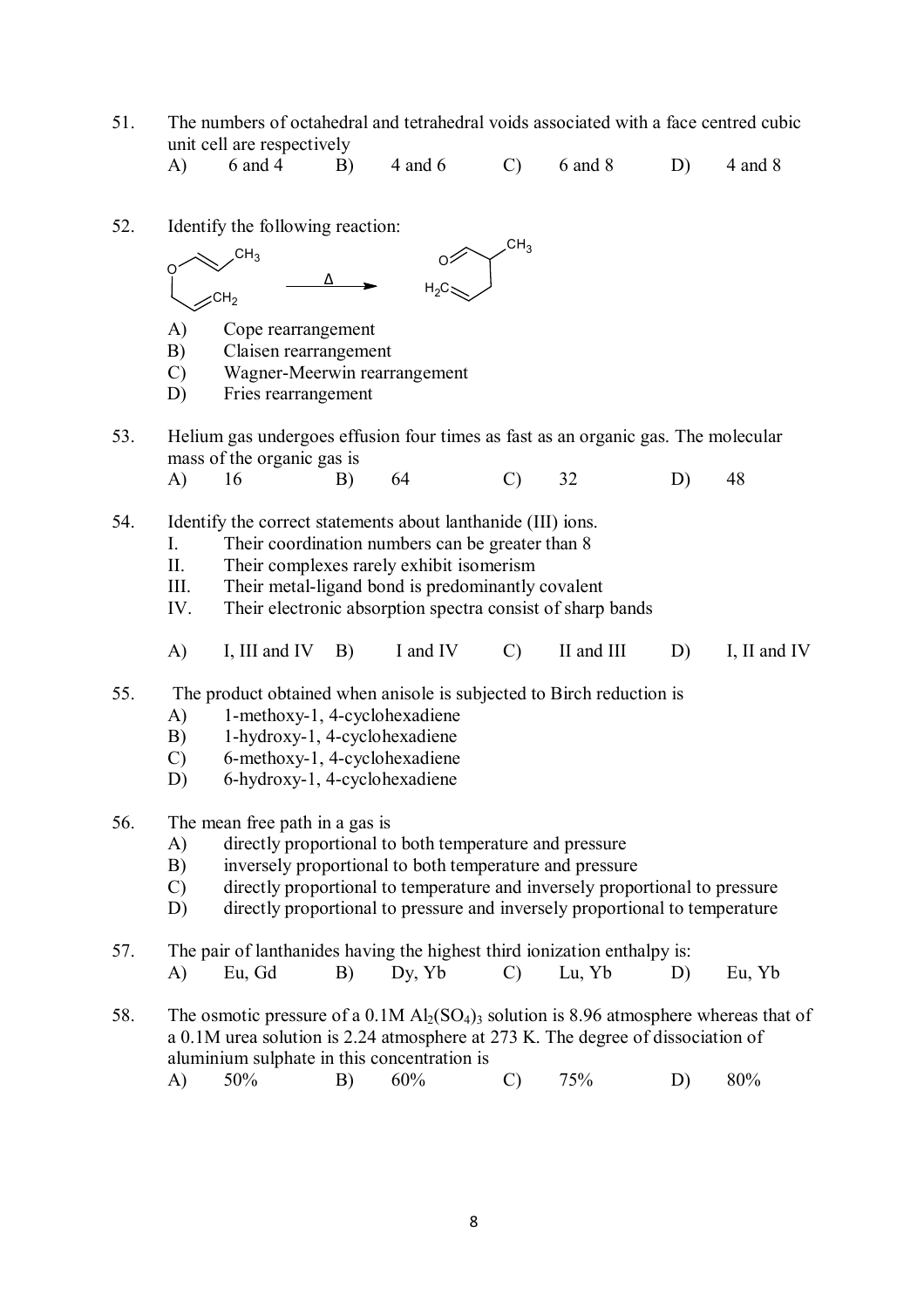59. Match the metal ions given in List I with the reagents used for their quantitative precipitation of them given in List II and identify the correct matching from the choices given below.

|                  | List I                        |    | List II                    |  |  |  |  |
|------------------|-------------------------------|----|----------------------------|--|--|--|--|
| 1. Nickel $(II)$ |                               |    | a. 8-Hydroxy quinoline     |  |  |  |  |
| $2.$ Zinc $(II)$ |                               |    | b. Ammonium thiocyanate    |  |  |  |  |
|                  | 3. Calcium (II)               |    | c. Ammonium molybdate      |  |  |  |  |
| 4. Copper $(I)$  |                               |    | d. Dimethyl glyoxime       |  |  |  |  |
|                  |                               |    | e. Ammonium oxalate        |  |  |  |  |
| A)               | 1-c, 2-d, $3-a$ , $4-b$       | B) | 1-d, 2-c, $3-b$ , $4-e$    |  |  |  |  |
| $\mathcal{C}$    | $1-d$ , $2-a$ , $3-e$ , $4-b$ | D) | 1-e, $2-b$ , $3-c$ , $4-a$ |  |  |  |  |

60. Diazepam and ketamine are classified respectively as

- A) new psychoactive substance and cannabis<br>B) depressant and new psychoactive substance
- depressant and new psychoactive substance
- C) cannabis and depressant
- D) hallucinogen and opioid
- 61. A particular reaction has  $\Delta H = -100 \text{ kJ} \text{ mol}^{-1}$  and  $\Delta S = -100 \text{ J} \text{ mol}^{-1} \text{ K}^{-1}$ . Which of the following statement is true for the reaction?
	- A) The reaction attains equilibrium at 1000K and is spontaneous below 1000K
	- B) The reaction attains equilibrium at 1000K and is spontaneous above 1000K.
	- C) The reaction is always spontaneous
	- D) The reaction is never spontaneous.
- 62. Which of the following compounds can be used as primary standards in volumetric analysis?<br>I.  $K_2Cr_2O_7$

II. KMnO<sub>4</sub> III. NaOH IV. Na<sub>2</sub>B<sub>4</sub>O<sub>7</sub>.10H<sub>2</sub>O<br>
VI. Na<sub>2</sub>S<sub>2</sub>O<sub>3</sub>.5H<sub>2</sub>O V.  $CuSO<sub>4</sub>.5H<sub>2</sub>O$  VI.

- A) I, IV and V B) I, II, V and VI C) II, III and VI D) II, V and VI
- 63. Differential thermal analysis is a technique in which
	- A) a change in the weight of a substance is recorded as a function of temperature
	- B) the temperature difference between a substance and a reference material is measured as a function of temperature
	- C) the difference in energy inputs into a substance and a reference material is measured as a function of temperature
	- D) changes in dimensions of a substance are measured as a function of temperature.
- 64. Cyclopentadiene, on standing at room temperature, slowly undergoes a Diels-Alder reaction with itself. The product of the reaction would be

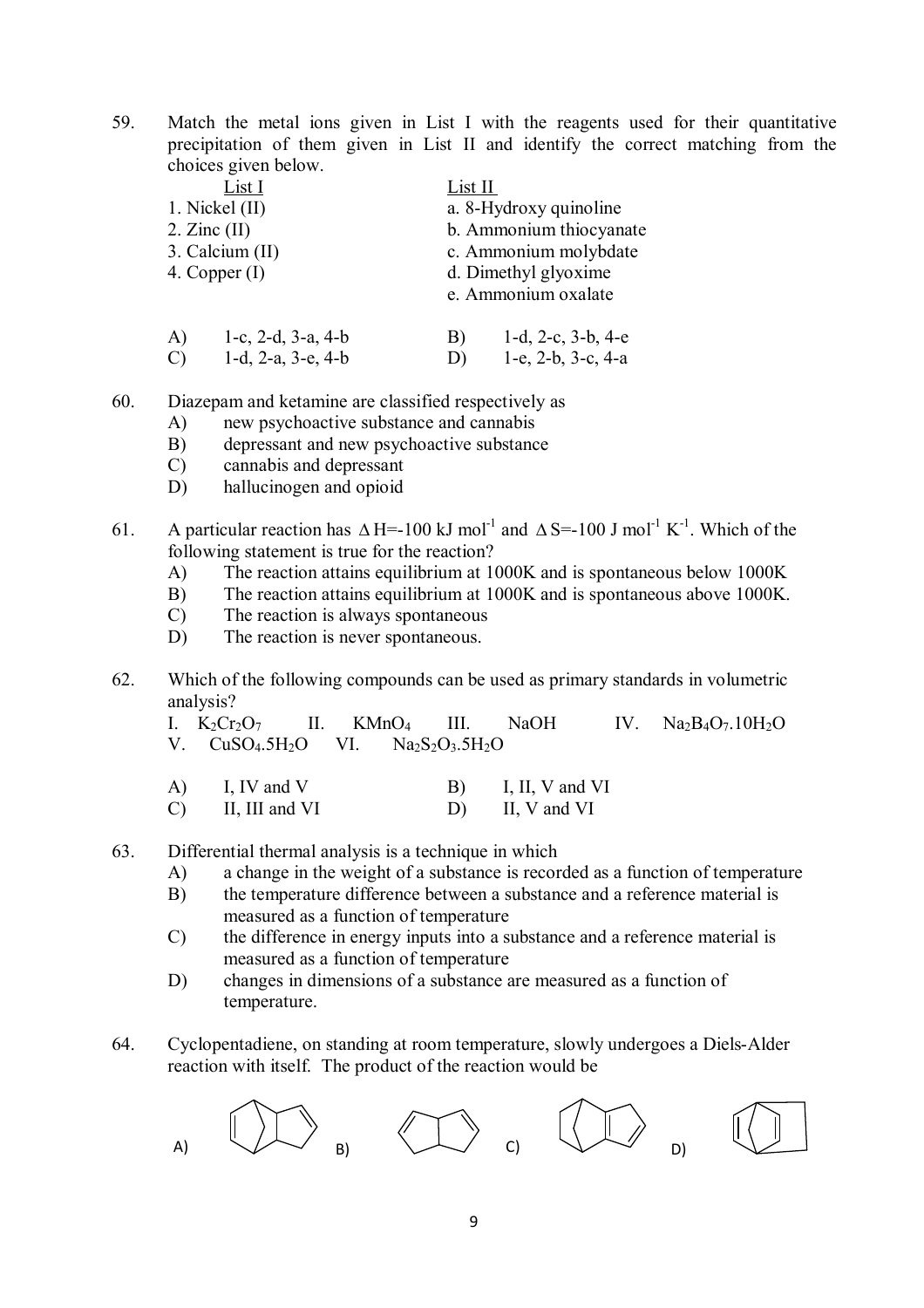- 65. Phosphorus pentachloride dissociates on heating into phosphorus trichloride and chlorine. One mole of PCl<sub>5</sub> is heated to a particular temperature and allowed to attain equilibrium. The equilibrium constant of the mixture is ⅓ atmosphere when the equilibrium pressure of the mixture is 1 atmosphere. What is the partial pressure of chlorine in the mixture?
	- A) <sup>1</sup>/<sub>3</sub> atm. B) <sup>2</sup>/<sub>3</sub> atm. C) <sup>1</sup>/<sub>6</sub> atm. D) 1 atm.
- 66. The false statement for a polarographic measurement procedure is:
	- A) Oxygen is removed
	- B) Dropping mercury electrode is the working electrode
	- $C$  I<sub>d</sub> is proportional to concentration of electroactive species
	- D) Residual current is made zero by adding supporting electrolyte.
- 67. Complexes formed by lanthanides with dipivaloylmethane (dpmH) can be separated by
	- A) gel permeation chromatography
	- B) gas chromatography
	- C) gel filtration chromatography
	- D) ion exchange chromatography
- 68. Which of the following are correct statements?
	- I. In steady state approximation, it is assumed that no reaction occurs at the steady state.
	- II. According to the Lindemann mechanism, a unimolecular gaseous reaction is first order at high pressures.
	- III. In the  $H_2$ -Br<sub>2</sub> reaction, the rate of reaction is hindered by the product formed.
	- IV. The presence of NO inhibits chain reactions.
	- A) I, II and III B) I, III and IV C) I, II and IV D) II, III and IV
- 69. In potentiometric titrations the end point can be located by plotting
	- A) volume of titrant against electro motive force readings with reference electrode
	- B) first derivative curve (volume against  $\Delta E_{\Delta V}$ )
	- C) second derivative curve (volume against  $\frac{\Delta^2 E}{\Delta V^2}$ )
	- D) all the above

## 70. The migratory aptitudes of the groups, I. p-chlorophenyl II. Phenyl III. p-tolyl IV. p-anisyl in pinacol rearrangement are in the order

- A)  $I < II < III < IV$  B)  $IV < II < III < I$ C)  $II \leq III \leq IV \leq I$  D)  $III \leq IV \leq I \leq II$
- 71. The Arrhenius frequency factor A is related to the entropy of activation as per the equation  $(k_B \text{ is the Boltzmann constant})$

A) 
$$
A = \frac{hT}{k_B} e^{\Delta s} / k
$$
 B) 
$$
A = \frac{h}{k_B T} e^{\Delta s} / k
$$
 C) 
$$
A = \frac{k_B T}{h} e^{\Delta s} / k
$$
 D) 
$$
A = \frac{k_B T}{h} e^{-\Delta s} / k
$$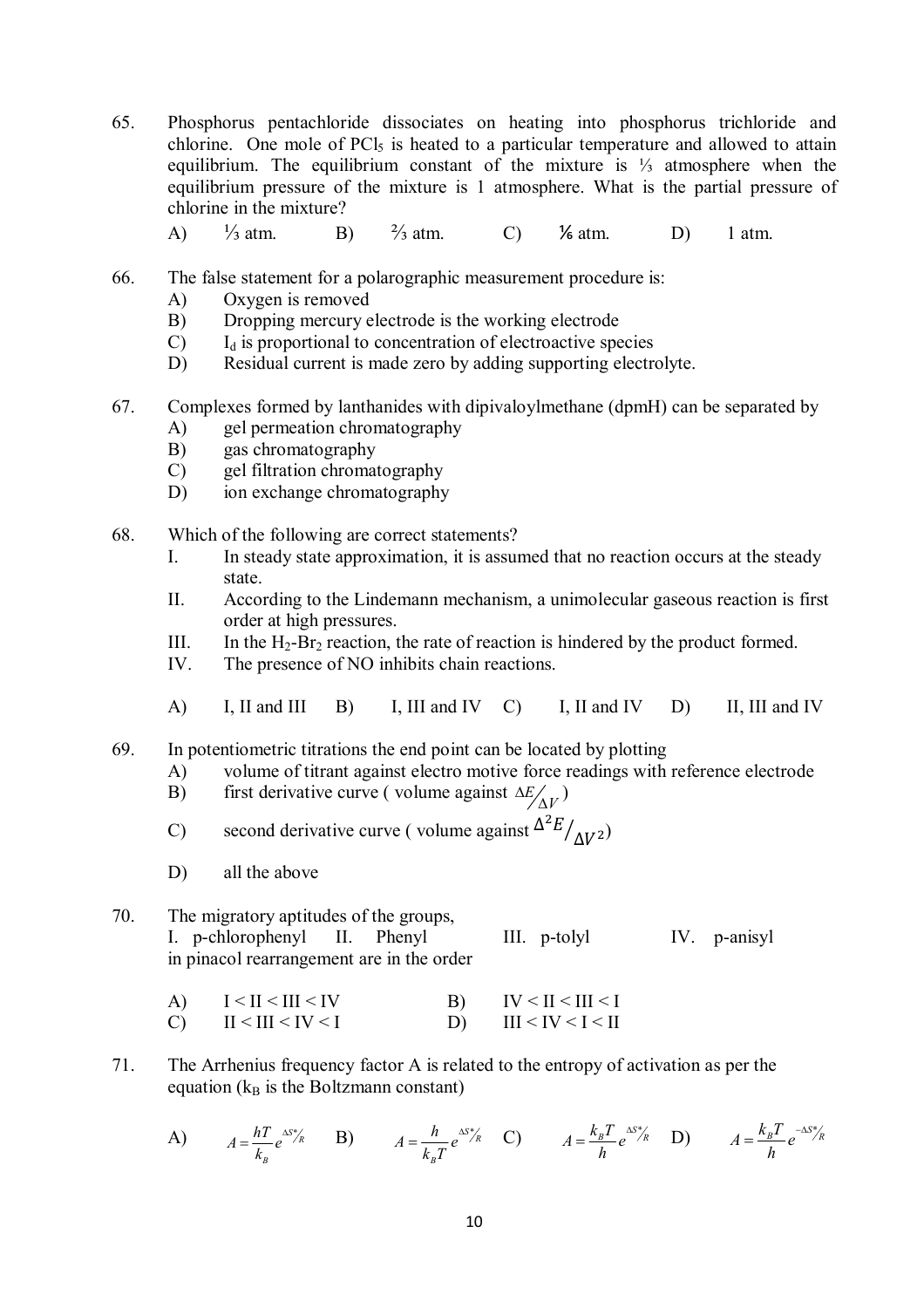| 72. | A)            | Both geometrical and optical isomerism are exhibited by<br>$[Rh(NH_3)_3Cl_3]$                                                                                                          |                                                       |                       | B)         | $[Rh(en)_2Cl_2]^+$   |                                                      |    |                |  |
|-----|---------------|----------------------------------------------------------------------------------------------------------------------------------------------------------------------------------------|-------------------------------------------------------|-----------------------|------------|----------------------|------------------------------------------------------|----|----------------|--|
|     | $\mathcal{C}$ | $[Co(NH3)4Cl2]+$                                                                                                                                                                       |                                                       |                       |            | D) $[Co(en)_3]^{3+}$ |                                                      |    |                |  |
| 73. | I.<br>III.    | Which of following methods the can be used to study the kinetics of fast reactions?<br>Flash photolysis<br>Relaxation methods                                                          |                                                       |                       | II.<br>IV. |                      | Flow techniques<br>Isolation method                  |    |                |  |
|     | A)            | I, II and III                                                                                                                                                                          |                                                       |                       |            | $B)$ I, II and IV C) | I, III and IV $D$ )                                  |    | II, III and IV |  |
| 74. | A)            | The ionic strength of a 0.1M aluminium sulphate solution is<br>0.5                                                                                                                     | B)                                                    | 1.0                   |            | $\mathcal{C}$        | 1.5                                                  | D) | 2.0            |  |
| 75. |               | In an experiment the densities of lithium metal are found to be $0.54$ , $0.55$ , $0.52$ and<br>$0.51$ g cm <sup>-3</sup> . The mean deviation and standard deviation are respectively |                                                       |                       |            |                      |                                                      |    |                |  |
|     | $\mathbf{A}$  |                                                                                                                                                                                        |                                                       |                       |            |                      | $0.015, 0.115$ B) $0.015, 0.018$ C) $0.15, 0.018$ D) |    | 0.51, 0.218    |  |
| 76. | A)            | Give the structure of the product, X of the following reaction and name the<br>rearrangement involved.<br>CH <sub>3</sub><br>$H_3C$<br>$H_2C$<br>$H_3C$ .<br>$H_3C$                    | CH <sub>3</sub>                                       | HO.<br>$\mathsf{H}^*$ |            | X                    | Wagner-Meerwin rearrangement                         |    |                |  |
|     | B)<br>C)      | CH <sub>3</sub><br>$H_3C$<br>$H_3C$<br>$H_3C$<br>$H_3C$                                                                                                                                | CH <sub>3</sub><br>CH <sub>3</sub><br>CH <sub>3</sub> | CH <sub>3</sub>       |            |                      | Cope rearrangement<br>Favorskii rearrangement        |    |                |  |
|     | D)            |                                                                                                                                                                                        |                                                       |                       |            |                      | di-pi methane rearrangement                          |    |                |  |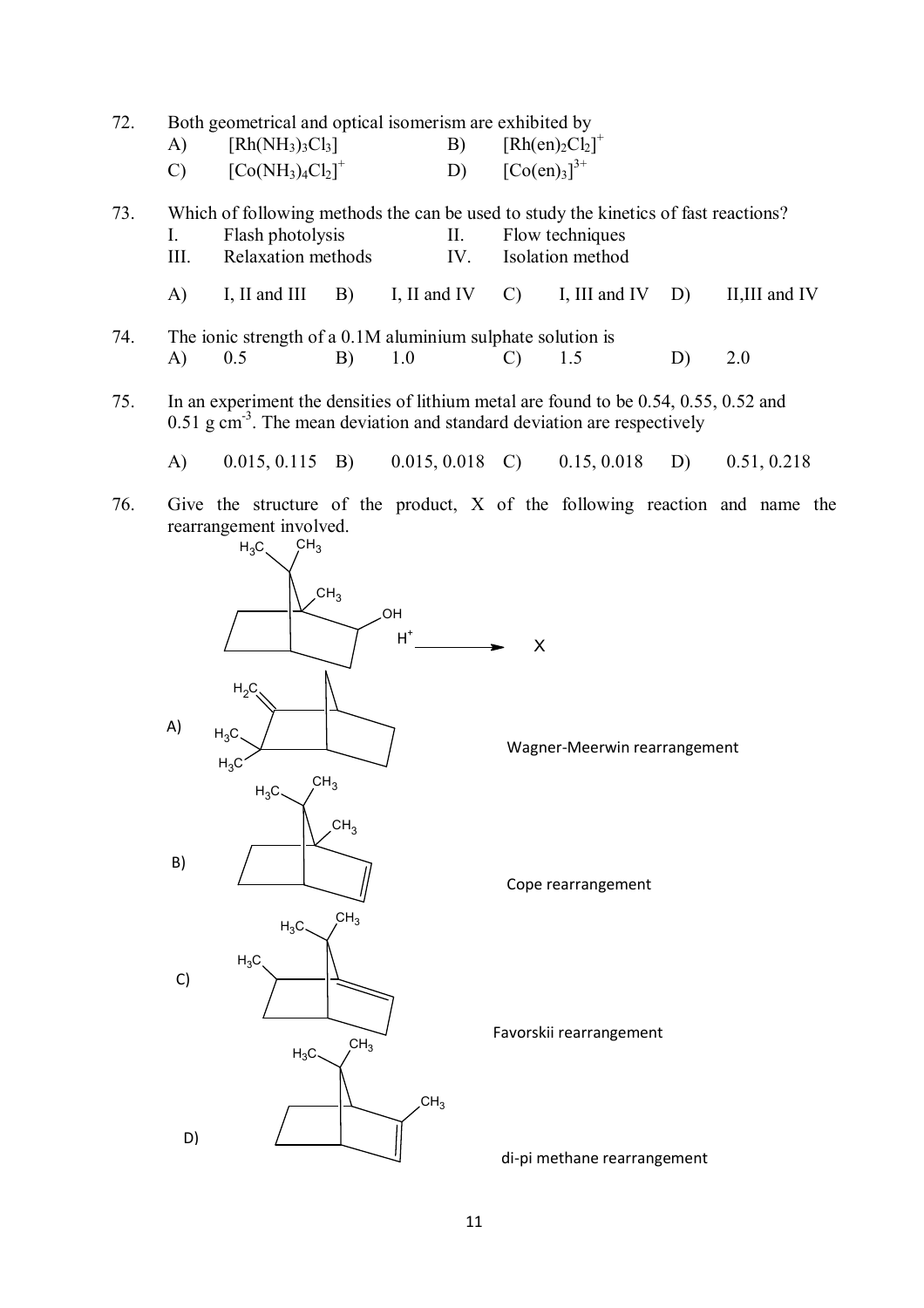- 77. If the same quantity of electricity is passed through solutions of NaCl,  $MgCl<sub>2</sub>$  and AlCl<sub>3</sub>, the number of moles of the compounds decomposed will be in the ratio A) 1: 2: 3 B) 3: 2: 1 C) 2: 3: 6 D) 6: 3: 2
- 78. Which of the following tertiary alcohols cannot be prepared from the reaction of an ester with excess of Grignard reagent?

A) (CH3)3COH B) (CH<sup>3</sup> ) <sup>2</sup>COH C2H<sup>5</sup> CH3COH C2H<sup>5</sup> C2H<sup>5</sup> CH3COH C3H<sup>7</sup> C2H<sup>5</sup> C) D)

- 79. Liquid junction potential depends on
	- I. transport number of the ions
	- II. mean ionic activities of the solutions
	- III. EMF of the cell without transference
	- IV. temperature of measurement
	- A) I, II and III B) I, II and IV C) I, III and IV D) II, III and IV
- 80. The balanced equation for the total reaction at the anode of the methane-oxygen fuel cell with KOH as the electrolyte is
	- A)  $CH_4 + 4OH^- \rightarrow C + 4H_2O + 4e^-$
	- B)  $CH_4 + 8OH^- \rightarrow CO_2 + 6H_2O + 8e^-$
	- C)  $CH<sub>A</sub> + 6OH<sup>-</sup> \rightarrow CO + 5H<sub>2</sub>O + 6e<sup>-</sup>$
	- D)  $CH<sub>4</sub> + 2O<sub>2</sub> \rightarrow CO<sub>3</sub> + 2H<sub>2</sub>O$
- 81. Identify the following statements as true (T) or false (F) and choose the correct answer from the choices given below.
	- I. Cholesterol consists of a nucleus which is composed of four rings with two methyl groups- one at C-10 and the other at C-13 and a side chain.
	- II. Cholesterol shows the presence of two double bonds and one keto-group
	- III. Cholesterol is a tetra cyclic compound with a secondary alcoholic group
	- IV. Cholesterol shows the presence of one double bond and a primary alcoholic group

| A) | I-T, II-T, III-F, IV-T | B) | I-T, II-F, III-T, IV-F |
|----|------------------------|----|------------------------|
| C) | I-F, II-T, III-F, IV-T |    | I-F, II-F, III-T, IV-F |

82. Adsorption of a gas on a solid surface is associated with I. a decrease of free energy II. a decrease of entropy III. a decrease of enthalpy Which of these are correct? A) I and II B) I and III C) II and III D) I, II and III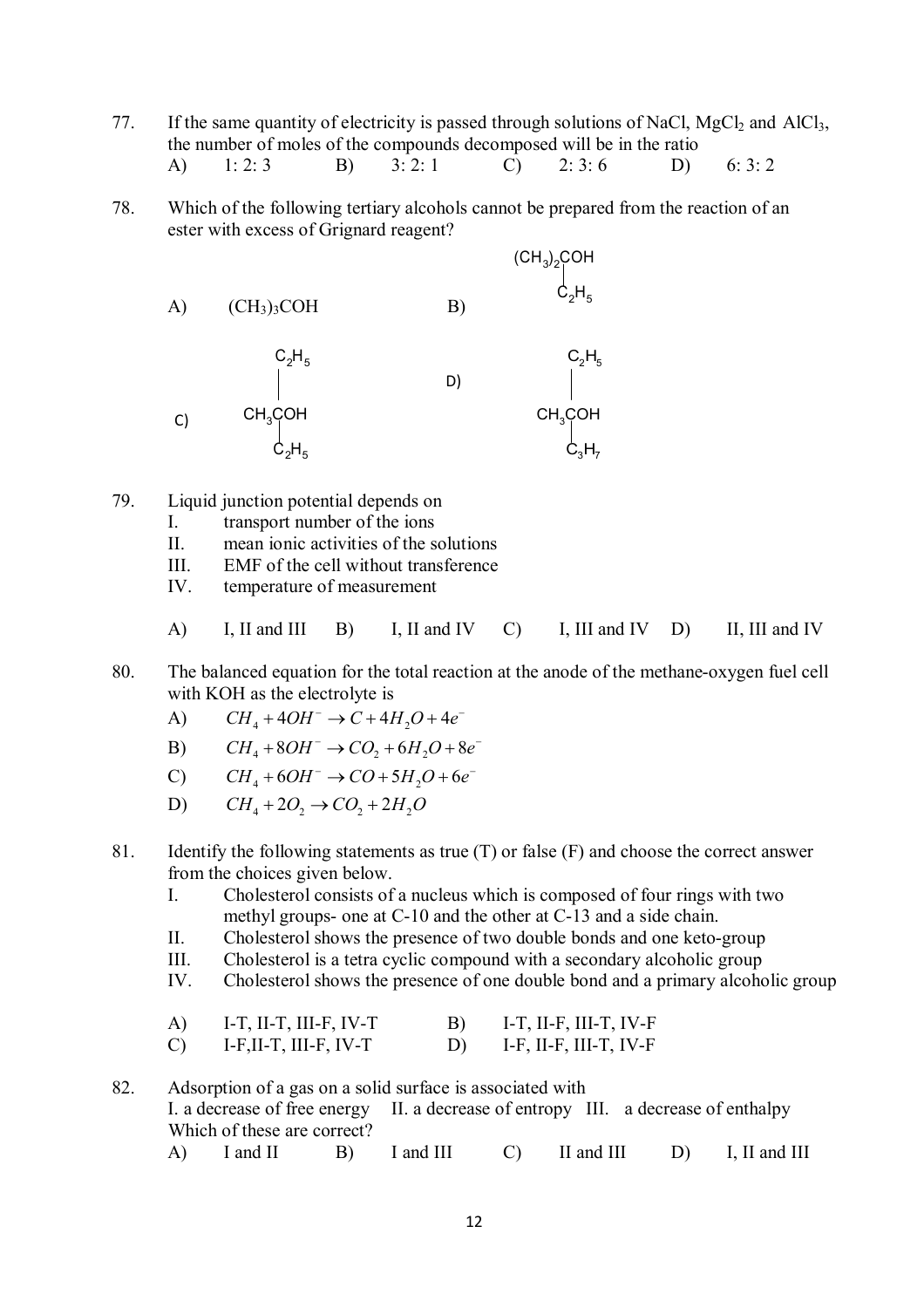- 83. The metal ions involved in blood clotting and transmission of nerve signals are respectively
	- A) sodium and potassium B) calcium and potassium
	- C) manganese and sodium D) calcium and zinc

84. Statement I: MnO<sub>4</sub> is coloured but the heavier analogue  $\text{ReO}_4$  is colourless. Statement II: Energy required for charge transfer from oxygen to manganese is greater than that required for oxygen to rhenium

- A) Statements I and II are correct and II is the correct explanation of I
- B) Statements I and II are correct and II is not the correct explanation of I
- C) Statement I is true and statement II is not true
- D) Both the statements are false

85. Statement I: LiF and CsI are insoluble in water Statement II: Lattice enthalpy of LiF is very high while the hydration enthalpy of CsI is very low.

- A) Statements I and II are correct and II is the correct explanation of I
- B) Statements I and II are correct and II is not the correct explanation of I
- C) Statement I is true and statement II is not true
- D) Both the statements are false
- 86. Which of the following carbocations would you expect to rearrange?



- 87. The degree of hydration ----- down the group from Lithium ion to Cesium ion.
	- A) Increases B) Decreases
	- C) Remains the same D) None of the above
- 88. The size of iso-electronic species decreases with increase in their
	- A) Coordination number B) Molecular weight
	- C) Atomic weight D) Atomic number
- 89. The correct statement about ionisation energy (IE) is
	- A) IE decreases down the group in the periodic table.
	- B) Non metallic character of an element decreases as the IE increases
	- C) IE decreases on moving from left to right in the periodic table
	- D) Second IE of Calcium is larger than the second IE of potassium.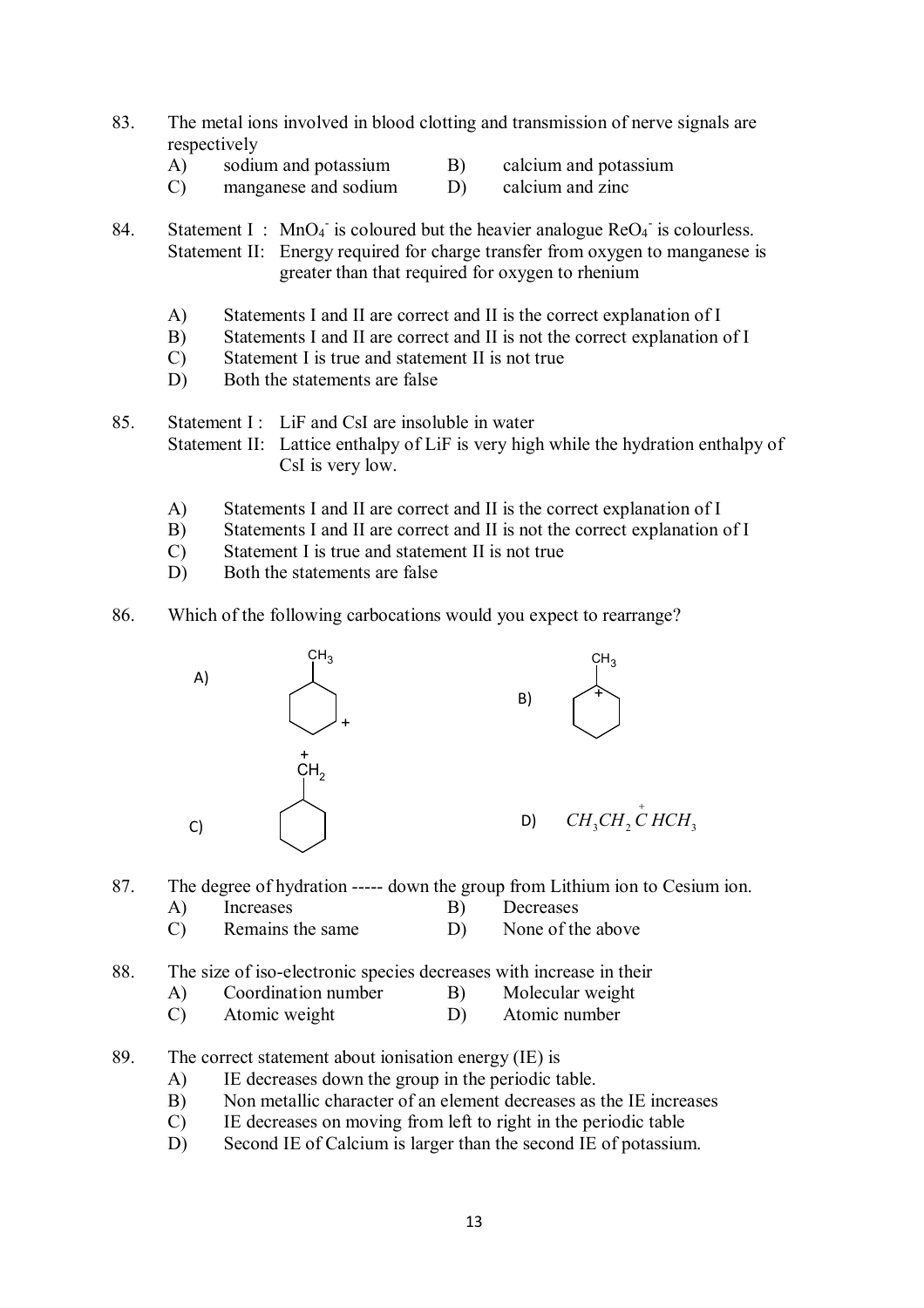| 90. | A)                              | The most abundant noble gas in atmosphere is -----.<br>He                                                                                                                                                                                                                           | B) | <b>Ne</b>      |          | $\mathcal{C}$ | Ar                                     | D) | Kr             |  |
|-----|---------------------------------|-------------------------------------------------------------------------------------------------------------------------------------------------------------------------------------------------------------------------------------------------------------------------------------|----|----------------|----------|---------------|----------------------------------------|----|----------------|--|
| 91  | A)                              | Which of the following is a high spin $d^6$ complex?<br>$[Fe (CN)6]3$ B) $[Co (H2O)6]3+ C) [Co F6]2$                                                                                                                                                                                |    |                |          |               |                                        | D) | All the above  |  |
| 92. | A)<br>$\mathcal{C}$             | Which of the following is a non-heme protein?<br>Cytochrome C<br>Myoglobin                                                                                                                                                                                                          |    |                | B)<br>D) | Hemerythrin   | None of the above                      |    |                |  |
| 93. | A)<br>B)<br>$\mathcal{C}$<br>D) | Identify the false statement.<br>OsO <sub>4</sub> is commonly known as osmic acid<br>$OsO4$ is most often used for anti-hydroxylation of alkenes.<br>$OsO4$ is a regioselective reagent.<br>OsO <sub>4</sub> reagent always attacks on the less hindered side of the olefinic bond. |    |                |          |               |                                        |    |                |  |
| 94. | a)<br>b)<br>$\mathbf{c})$<br>d) | Identify the correct statements<br>Cis- decalin is more stable than trans- decalin<br>Trans - decalin is more stable than cis-decalin<br>Trans-decalin isomers undergoes ring-flip<br>Cis-decalin isomers undergoes ring-flip                                                       |    |                |          |               |                                        |    |                |  |
|     | $\bf{A}$                        | a & c                                                                                                                                                                                                                                                                               | B) | b & d          |          | $\mathcal{C}$ | a & d                                  | D) | b & c          |  |
| 95. | A)                              | The number of nodes present in the HOMO of 1, 3, 5-hexatriene in its ground state is<br>$\mathbf{1}$                                                                                                                                                                                | B) | $\overline{2}$ |          | $\mathcal{C}$ | 3                                      | D) | $\overline{4}$ |  |
| 96. |                                 | Number of $\pi$ electrons and the mode involved in the following pericyclic reaction is                                                                                                                                                                                             | Δ  | н              |          |               |                                        |    |                |  |
|     | A)<br>$\mathcal{C}$             | 6 and disrotatory<br>6 and conrotatory                                                                                                                                                                                                                                              |    |                | B)<br>D) |               | 4 and disrotatory<br>4 and conrotatory |    |                |  |
| 97. | A)<br>$\mathcal{C}$             | Gilman reagent is ----<br>Lithium di-isopropylamide<br>Lithium diorganocuprates                                                                                                                                                                                                     |    |                | B)<br>D) |               | N-Bromosuccinimide<br>None of these    |    |                |  |
| 98. | A)                              | Which of the following has the maximum resonance energy?<br>Furan                                                                                                                                                                                                                   | B) | Pyrrole        |          | $\mathcal{C}$ | Thiophene                              | D) | Furfural       |  |
| 99. | A)<br>B)<br>$\mathcal{C}$<br>D) | RMS velocity of gas molecules is ------.<br>Equal to average velocity<br>Always less than average velocity<br>Always greater than the average velocity<br>None of these                                                                                                             |    |                |          |               |                                        |    |                |  |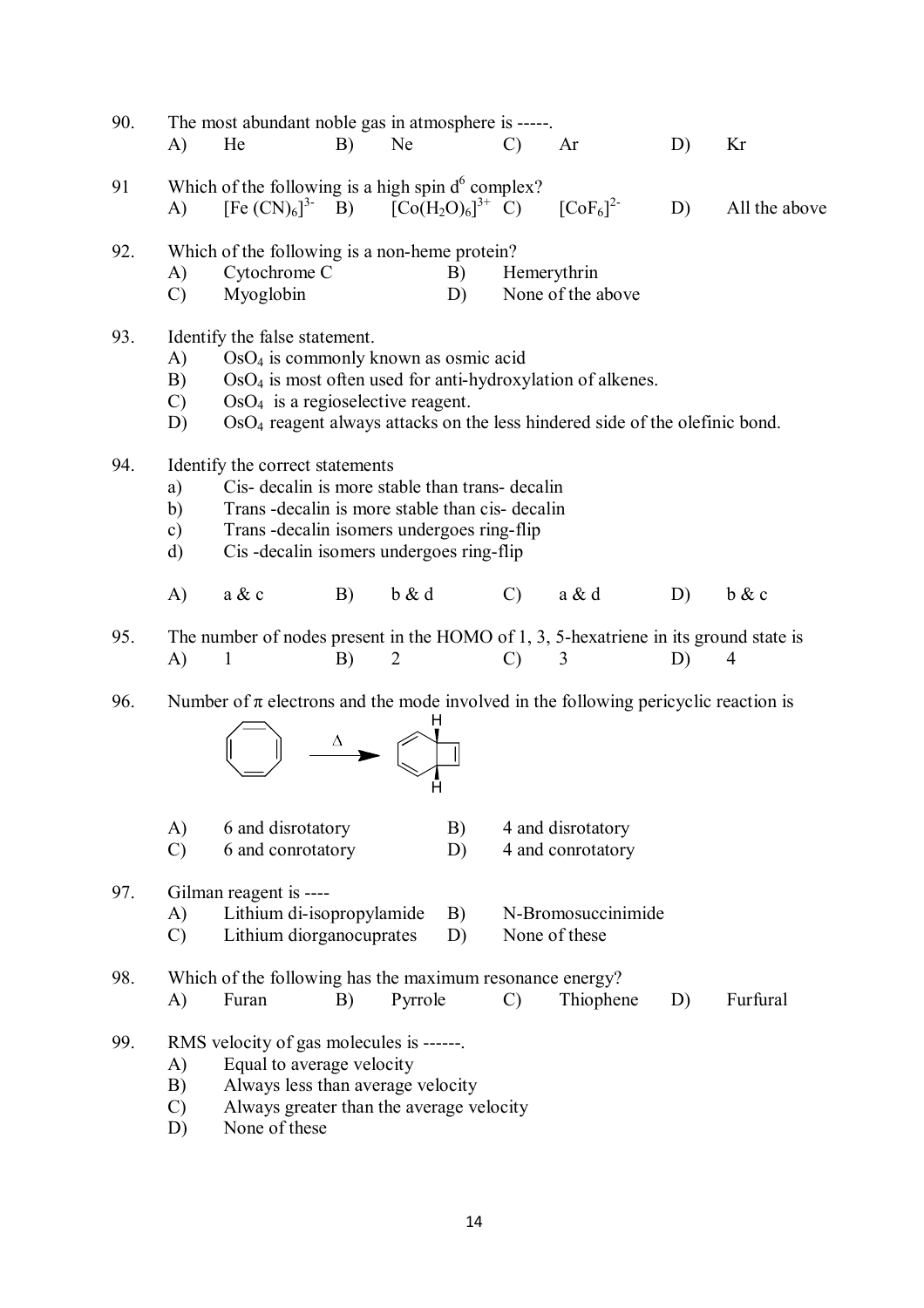| 100. |                                 | is the radius of copper atom in pm?                                                                                                                                                                  |            |                                                                                                                                                                              |               |                                                                              |    | Copper crystallises in a face-centred cubic lattice with a unit cell length of 361 pm. What      |
|------|---------------------------------|------------------------------------------------------------------------------------------------------------------------------------------------------------------------------------------------------|------------|------------------------------------------------------------------------------------------------------------------------------------------------------------------------------|---------------|------------------------------------------------------------------------------|----|--------------------------------------------------------------------------------------------------|
|      | A)                              | $108$ pm                                                                                                                                                                                             | B)         | $127$ pm                                                                                                                                                                     | $\mathcal{C}$ | $216$ pm                                                                     | D) | 254 pm                                                                                           |
| 101. | A)                              | Which of the following gases is most easily liquefied?<br>Hydrogen                                                                                                                                   | B)         | Nitrogen                                                                                                                                                                     | $\mathcal{C}$ | Oxygen                                                                       | D) | Chlorine                                                                                         |
| 102. | A)<br>B)<br>$\mathcal{C}$<br>D) | Which of the following statement is correct?<br>concentration of reactants.                                                                                                                          |            | Order is always equal to molecularity of the reaction.<br>The rate constant of a reaction decreases with time.<br>The units of second-order rate constant is mol $dm3 s-1$ . |               | The half life period of a first order reaction is independent of the initial |    |                                                                                                  |
| 103. | A)                              | Specific conductance of 0.01 N solution of an electrolyte is 0.00419 mho/cm. The<br>equivalent conductance of this solution ( $\lim_{h \to 0} \frac{c}{h}$ equiv <sup>-1</sup> ) will be ----<br>419 | B)         | 4.19                                                                                                                                                                         | $\mathcal{C}$ | 0.419                                                                        | D) | 0.00419                                                                                          |
| 104. | A)<br>$\mathcal{C}$             | Two elements of the periodic table does not show ESCA chemical shifts. They are----<br>Hydrogen and Helium<br>Lithium and Sodium                                                                     |            | B)<br>D)                                                                                                                                                                     |               | Uranium and thorium<br>Argon and Krypton                                     |    |                                                                                                  |
| 105. | A)<br>$\mathcal{C}$             | If we take $CIF_3$ molecule as stereochemically rigid and if we assume that Cl is not<br>NMR active, then its $^{19}$ F NMR spectrum would be -----.<br>A singlet<br>A doublet and a triplet         |            | B)<br>D)                                                                                                                                                                     |               | Two singlets<br>A doublet and a singlet                                      |    |                                                                                                  |
| 106. | A)                              | 18                                                                                                                                                                                                   | B)         | 20                                                                                                                                                                           | $\mathcal{C}$ | 39                                                                           | D) | The total number of vibrational degrees of freedom available for toluene molecule is ----.<br>40 |
| 107. | A)                              | For Manganese, $I = 5/2$ . Then, the total number of fine and hyperfine EPR lines<br>expected for high spin octahedral Mn(II) complexes are-----.<br>4 and 24                                        | <b>B</b> ) | 3 and 30                                                                                                                                                                     |               | $(C)$ 5 and 33                                                               | D) | 5 and 30                                                                                         |
| 108. | signals.<br>A)                  | The proton decoupled $^{13}$ C NMR spectrum of cyanobenzene will have ----number of<br>3                                                                                                             | B)         | $\overline{4}$                                                                                                                                                               | C) 5          |                                                                              | D) | 6                                                                                                |
| 109. | A)<br>B)<br>$\mathcal{C}$<br>D) | The fact that the fluorescence wavelength is often much longer than the irradiation<br>wavelength (Stokes shift) is a consequence of which phenomenon?<br>Franck-Condon principle<br>Kasha's rule    |            | High Inter System Crossing rates (El Sayed rule)<br>Low extinction coefficients (Lambert-Beer law)                                                                           |               |                                                                              |    |                                                                                                  |
| 110. |                                 | Which of the following bonds would be having the highest stretching frequency?                                                                                                                       |            |                                                                                                                                                                              |               |                                                                              |    |                                                                                                  |

A) C-C bond B) C=C bond C) C≡C bond D) C-Br bond